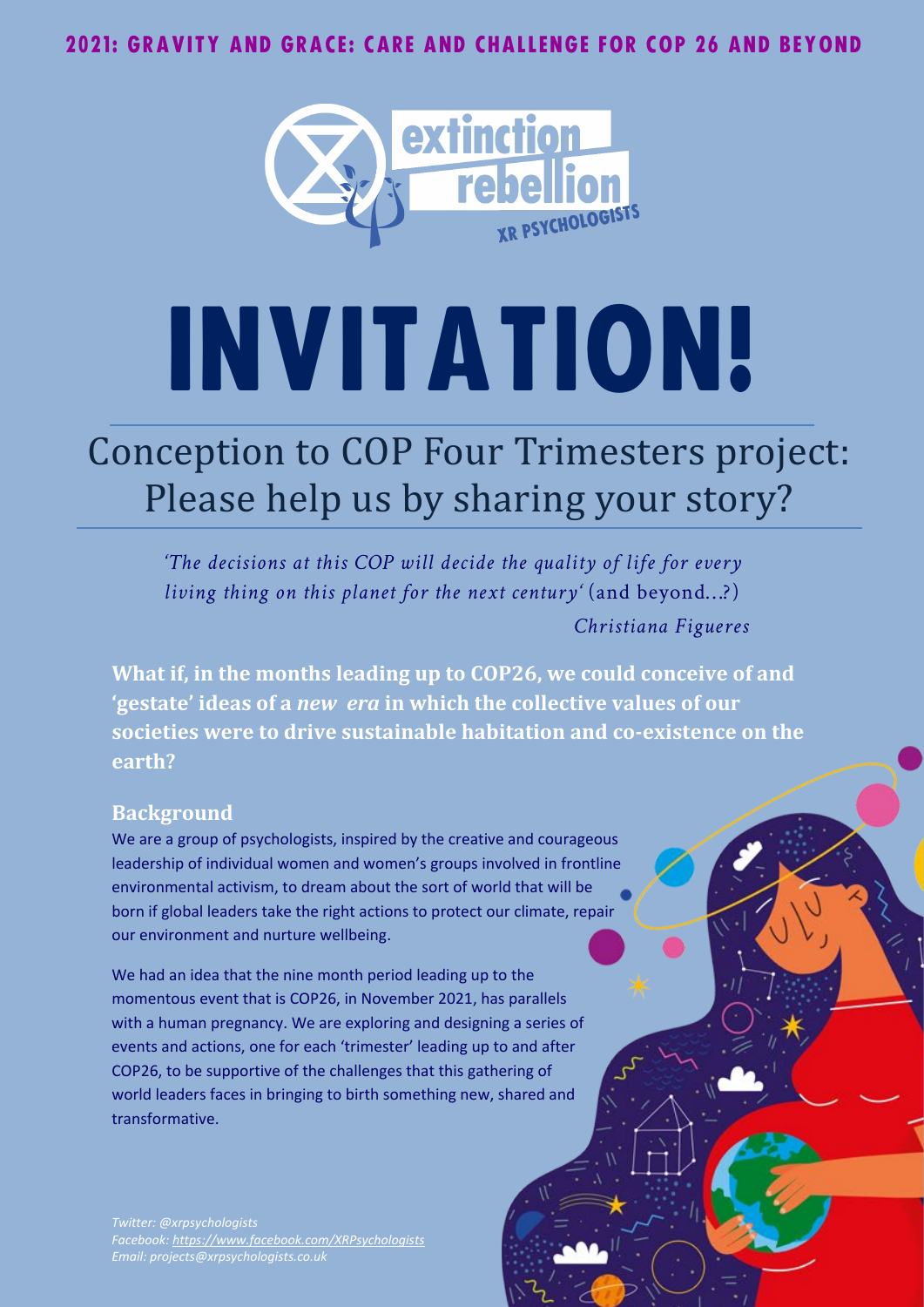Delegates from all the nations who signed the UN Paris Agreement in 2015 will come to Glasgow to discuss solutions to the global climate crisis.

Detailed plans are in place, pressure is building, signs of new possibilities are becoming both more apparent and more numerous. Collaboration is at its heart. There's a lot to do. Many want it to go as well as possible, ready to help so it has every chance of succeeding.

John Paul Lederach describes the change we need as springing from our *moral imagination*, which he defines as:

# '*the capacity to imagine something rooted in the challenges of the real world yet capable of giving birth to that which does not yet exist.'*

*John Paul Lederach in Barry Knight's* 

In February 2021, we held a successful '**conception'** event in collaboration with other individuals and groups, exploring shared inspiration from some of XR's core principles and strategy, connections with ten actions from The Future we Choose by Christiana Figueres and Tom Rivett-Carnac, and inspiration from Wangari Maathie, Mary Robinson, Sharon Blackie, Greta Thunberg, Joanna Macy and others. We acknowledged a desire for a shift towards leadership with more feminine energy. From this event the idea emerged of building our next activity around listening and sharing stories.

In this project we hope to build on this idea of pregnancy and gestation as a metaphor, using stories to connect with the experience of potentially gestating something new. We would like to transform personal stories, or extracts from stories, relating to experiences of any stage of a human pregnancy.

- 1. The first stage is to invite men and women, young and old, with a wide variety of experiences to share their stories (hence this invitation).
- In the second stage we will transform these stories so that they read as if it is a new era being conceived and born, rather than a real baby. We see this as 'putting our weight behind the future we want to see' (Joanna Macy & Chris Johnstone, Active Hope). We have piloted the process of transposing stories and we feel it has lots of potential.
- 3. Finally the transformed extracts will be displayed publically in an invitation to everyone, whether or not they have experienced an actual birth, to add their energy and 'weight' to the idea of the birth of a new era, which it is hoped will pivot around fairer and more sustainable societal values.

XR aims is to be disruptive but there are many ways to do this. We hope that the transformation and sharing of personal stories linking two potentially powerful topics will engage at an emotional level, and that this will *disrupt* our natural tendency to intellectualise the challenge that is the Climate & Ecological crisis. We have piloted the process of contributing and transforming stories and we believe this project could be as powerful as dramatic, disruptive actions on the streets. We acknowledge that we are deliberately choosing to take a risk that we may provoke difficult feelings in both our contributors and readers of the end stories.\*

*Twitter: @xrpsychologists Facebook: <https://www.facebook.com/XRPsychologists> Email: projects@xrpsychologists.co.uk*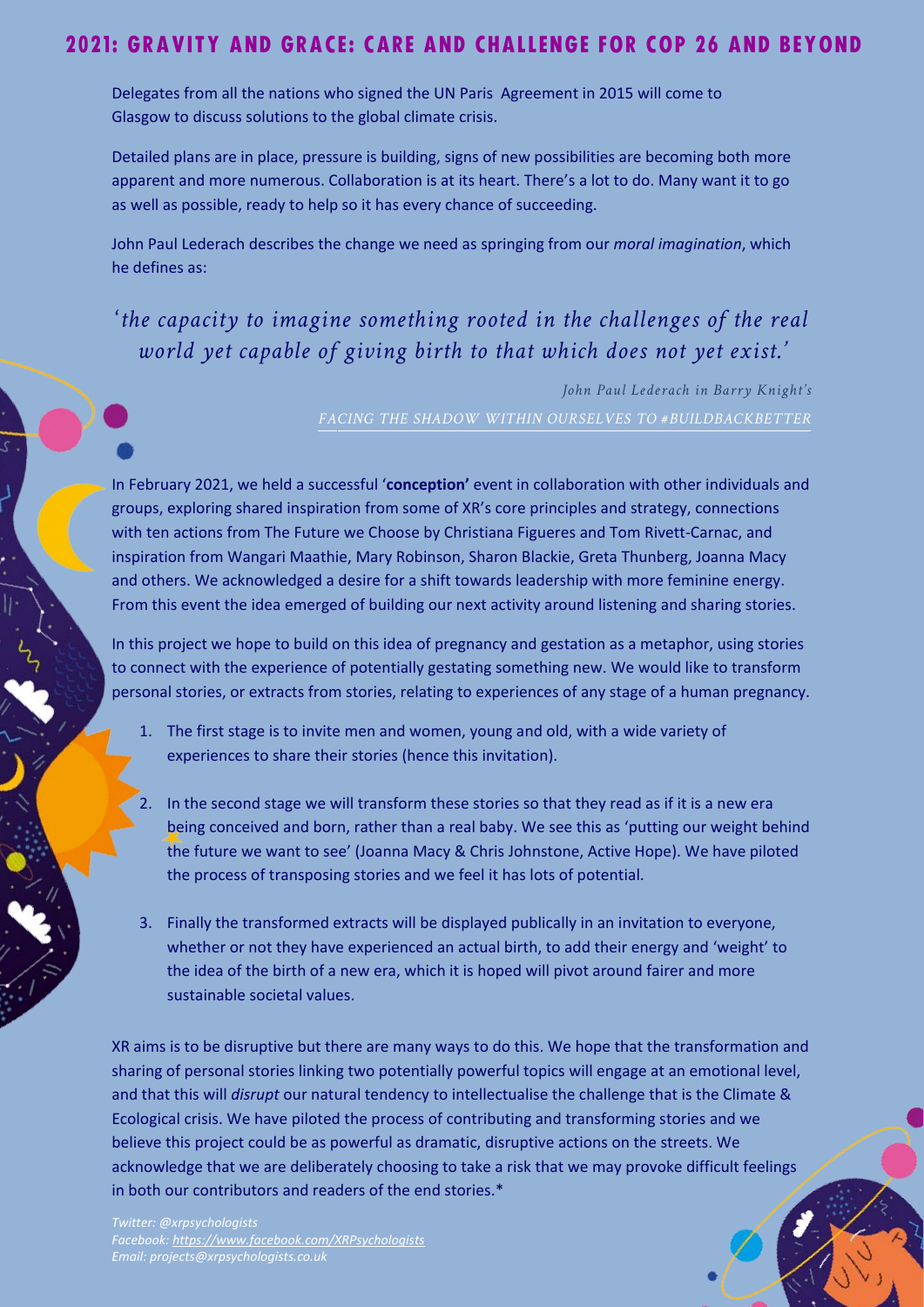**You are warmly invited to engage with this metaphorical journey by contributing a story and/or sharing this invitation with others.**

#### **How can I help?**

We are inviting women and men to create a piece of prose or poetry or image reflecting on their own experiences, or those of someone close to them, of: wondering about whether to have a child; the decision to try or not to try; the process of trying to conceive; finding out about a confirmed pregnancy; finding out that conception has *not* taken place; loss and divergence from a hoped for path; changing emotions during pregnancy; birth and the early weeks of meeting the baby (if this was part of the experience). It doesn't matter how recent or ancient your story, or if you are a mum, dad, relative or friend, or had a positive or negative or mixed experience. We would love to hear from you!

#### **I want to help but I don't feel able to contribute a story?**

If for any reason you don't wish to, or feel able to share a story, your support is still enormously valuable. Please follow us on social media and look out for the next stage: output about a shift towards a new era, with all our hopes and expectations of fair and sustainable values. Whatever your relationship to parenthood this is something we strongly suspect will resonate with you. If you feel able to like and share our posts then you will have amplified and nurtured this shift!

#### **What will happen to my story?**

XR Psychologists would like to transpose an extract from your story, paragraph or piece so that it retains the essence of the original but reads as though it is a new era with new or recovered values that is being gestated and eventually born. Whole stories, extracts, woven stories, quotations, poems, will then be presented back to the world throughout the series of social media posts (video, text, images). It may be that you would wish to reclaim the story and read it to camera or even at an event! It could be that a theatre company enacts some of the stories. Our plan is for

the four trimester stories to be shared predominantly throughout 2021. We may continue to share stories where relevant beyond COP26 in November.

Whilst the exact use of the stories will emerge, we are fully committed to honouring the ownership of the original and will seek your permission for the finished version and the proposal for each piece of work. If you are not comfortable, you can withdraw your permission at any point.

#### **Can I be anonymous/acknowledged?**

Our intention is to acknowledge every contributor. However, we are more than happy to anonymise the contributions. We will ask you to state your preferred option at every stage and you can also change your mind at any point.

#### **When do I need to submit it by?**

We will welcome contributions at any time.

#### **I would like to contribute but I don't have time /confidence to write.**

We can phone you and you can tell us and we will write it down and show it back to you?

*Twitter: @xrpsychologists Facebook: <https://www.facebook.com/XRPsychologists> Email: projects@xrpsychologists.co.uk*